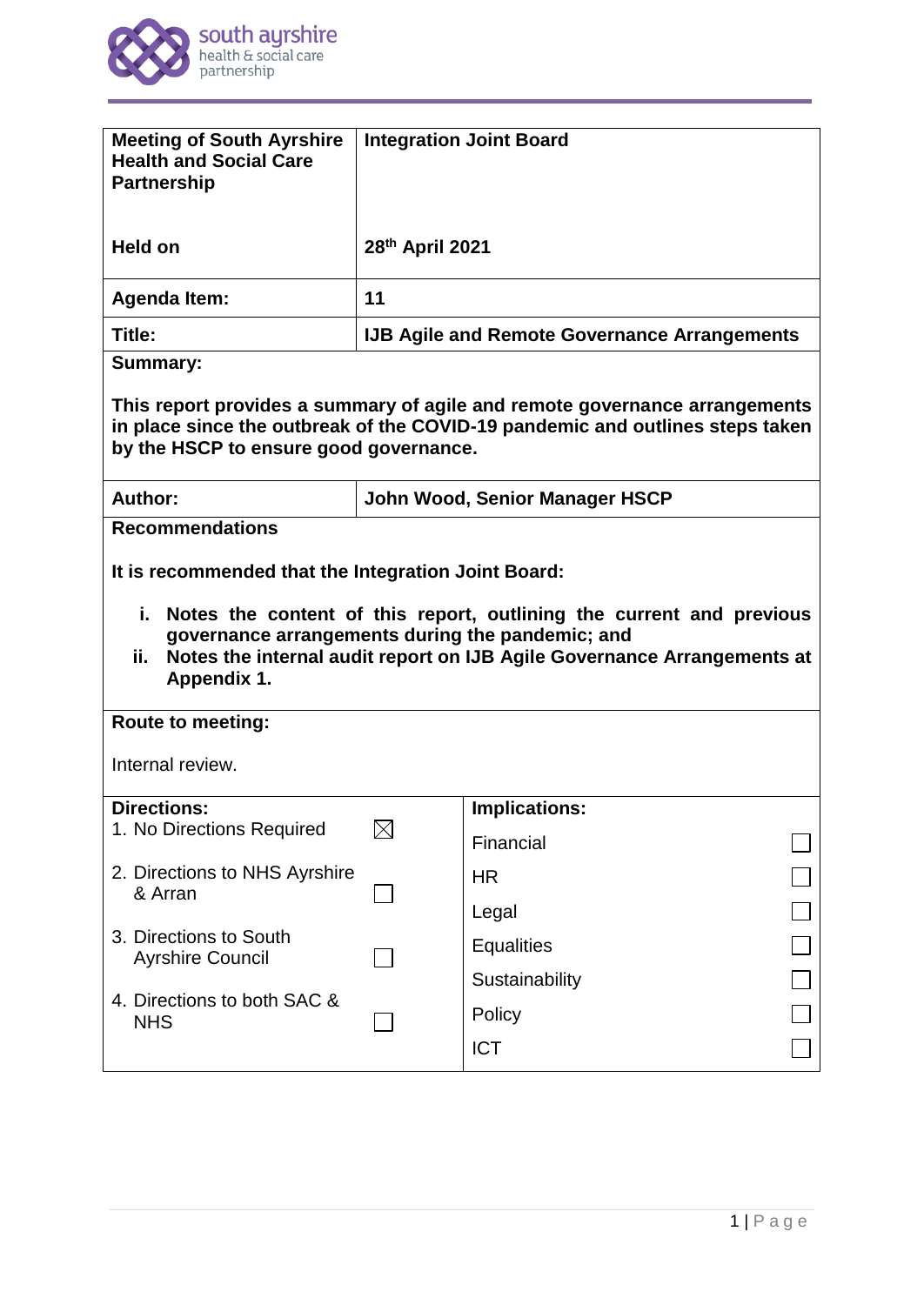

# **IJB Agile and Remote Governance Arrangements**

- **1. PURPOSE OF REPORT**
- 1.1 This report provides a summary of agile and remote governance arrangements in place since the outbreak of the COVID-19 pandemic and outlines steps taken by the HSCP to ensure good governance.

#### **2. RECOMMENDATION**

- **2.1 It is recommended that the Integration Joint Board:**
- **i. Notes the content of this report, outlining the current and previous governance arrangements during the pandemic; and**
- **ii. Notes the internal audit report on IJB Agile Governance Arrangements at Appendix 1.**
- **3. BACKGROUND INFORMATION**
- 3.1 Since March 2020, as a result of the national 'lockdown' in response to COVID-19, the IJB has had to adapt its governance arrangements to adhere to national guidelines on physical distancing as well as to allow the HSCP to focus operationally on the immediate response to COVID-19. This report sets out how the arrangements that have been put in place over the past year and how they will adapt in future.

#### **4. REPORT**

- 4.1 This resulted initially in the 'pausing' of governance meetings albeit the IJB were kept informed via correspondence and briefing meetings via Skype with delegated authority being passed to the IJB Chief Officer, as agreed on 25<sup>th</sup> March 2020:
- *The Integration Joint Board approved the delegated authority for the Chief Officer and S95 Officer to take decisions for the period of the COVID-19 Pandemic in respect of those matters that would normally require IJB Board approval, subject to consultation with the Chair and Vice Chair of the Board, and in addition where the matter relates to the NHS or the Council after consultation with the Chief Executives of the NHS and Council respectively as required and to report such decisions to the first available Board.*
- 4.2 Given this happened before immediately prior to the summer recess and meetings recommenced remotely (via Skype and then MS Teams) this resulted in just two meetings of the IJB being cancelled and one meeting of the Performance and Audit Committee. Thereafter all meetings took place remotely but as scheduled. The exception was the Strategic Planning Advisory Group (SPAG) which was under review and had a first full meeting in January 2021 to review the Strategic Plan.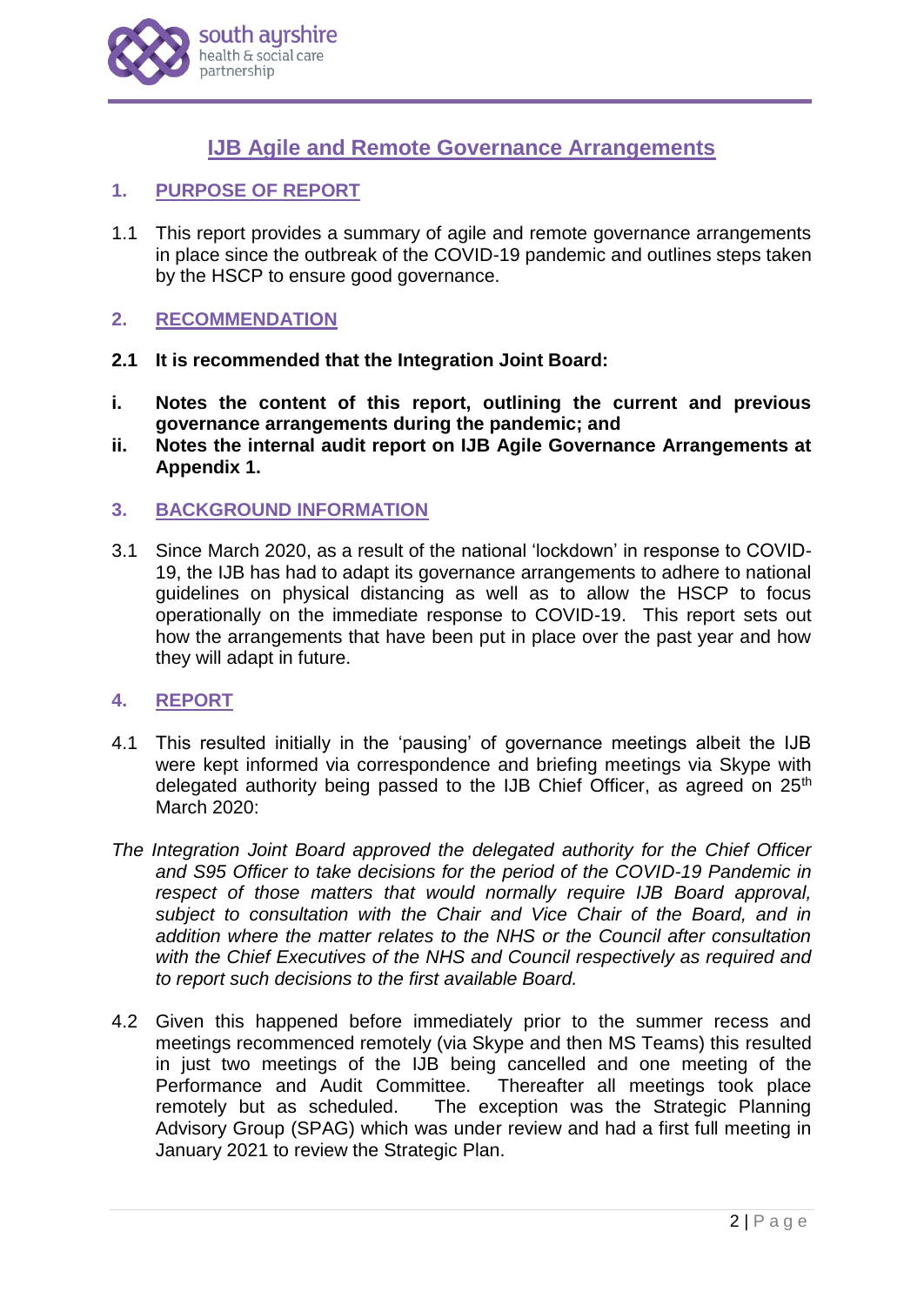- 4.3 During this period of time, no meetings have been made accessible to the public however the IJB will ensure public access to its meetings from **28th April 2021**. This will be done in a way that replicates the NHS Ayrshire and Arran Board approach (i.e. a MS Teams link is sent to those who wish to attend) until we have a technical solution to livestream the meetings.
- 4.4 The attached internal audit report highlights key actions that should be taken by the IJB to ensure good governance following the initial lockdown period and now that the IJB has adapted to the use of MS Teams for its meetings. Responses to each recommendation are outlined in the report and actions will include: making all meetings accessible to the public online; continued work to develop directions (being progressed in collaboration with North and East Ayrshire).

## **5. STRATEGIC CONTEXT**

5.1 Good governance is fundamental to the successful functioning of the IJB and the Health and Social Care Partnership. Our revised Strategic Plan places an emphasis on community engagement and transparency as well as being efficient and effective organisation – governance is key to this, in particular the ability for the public to attend our meetings.

### **6. IMPLICATIONS**

### **6.1 Financial Implications**

6.1.1There are no financial implications to agreeing this report however elements around directions relate to improving financial governance and transparency.

#### **6.2 Human Resource Implications**

6.2.1There are no HR implications to agreeing this report.

#### **6.3 Legal Implications**

6.3.1There are no direct legal implications of agreeing this report. The Appendix refers to relevant provisions made within the Coronavirus (Scotland) Act 2020.

#### **6.4 Equalities implications**

6.4.1There are no equalities implications of this report.

#### **6.5 Sustainability implications**

6.5.1There are no direct sustainability implications of agreeing this report.

## **6.6 Clinical/professional assessment**

6.6.1This report does not require clinical or professional considerations to be reflected to the IJB.

#### **7. RISK ASSESSMENT**

7.1 There is no risk associated with agreeing this report. As outlined above, within the Appendix, there is a risk to the IJB's quality of governance if the actions outlined are not progressed.